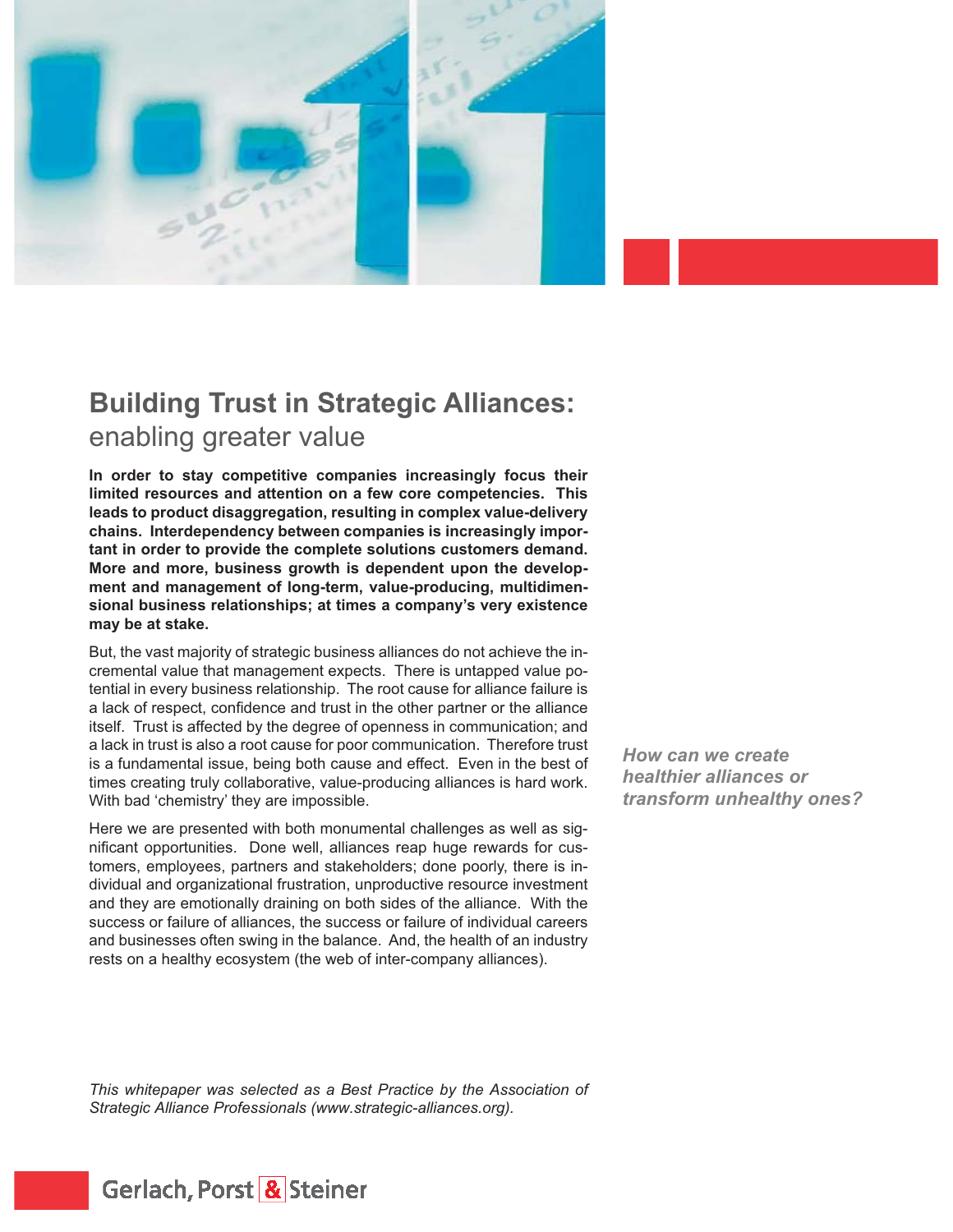

### **What is meant by "Strategic Alliance"?**

In this article, a "strategic alliance" is defined as an inter-company or intracompany business relationship with the following key attributes:

- **multidimensional** more than a simple sell to (sales), or buy from (pro curement) relationship; and, often beyond a sell with (co-selling) relation ship. Strategic alliances are complex, often spanning numerous functional areas of a product/service lifecycle from development through marketing and into sales. Also, these business relationships often affect many busi ness units within an enterprise.
- **E** significant incremental strategic value more than simply incremental sales revenue or cost-reduction. Jointly- and individually-produced in cremental value often takes on a wide range of forms (both tangible as well as intangible value).
- **long-term** these relationships extend beyond the typical planning horizon of most businesses. In order to realize their full value producing potential, healthy strategic alliances often last many years (5 years or more).

Business relationships which do not meet the above attributes can still be critically-important business relationships, but they are not "strategic alliances" - they are considered "tactical relationships". Strategic alliances are the business relationships which are most demanding, and are the most critical for the success of a company and the larger ecosystem.

#### **This Article**

This article is not intended to address the critical mechanisms or science of alliance management: strategic alignment around objectives & interests, legal contracts, governance processes, executive relations, metrics, escalation processes, dispute resolution, reviews, decision-making processes, etc. This article is discussing the more subtle and difficult aspects of the alliance spirit - open, trustful communication. Why do some alliances fail to produce their expected value when all of the above mechanisms are in place? Why do some alliances succeed even though they lack many of these formal structures and processes?

As the pervading atmosphere in an alliance grows healthier, more value is discovered and developed - natural creativity occurs. This growth in the artful side of an alliance, in effect feeds into the mechanisms and processes - the science side.

*Strategic alliances are the business relationships which are most demanding, and are the most critical for the success of a company and the larger ecosystem.*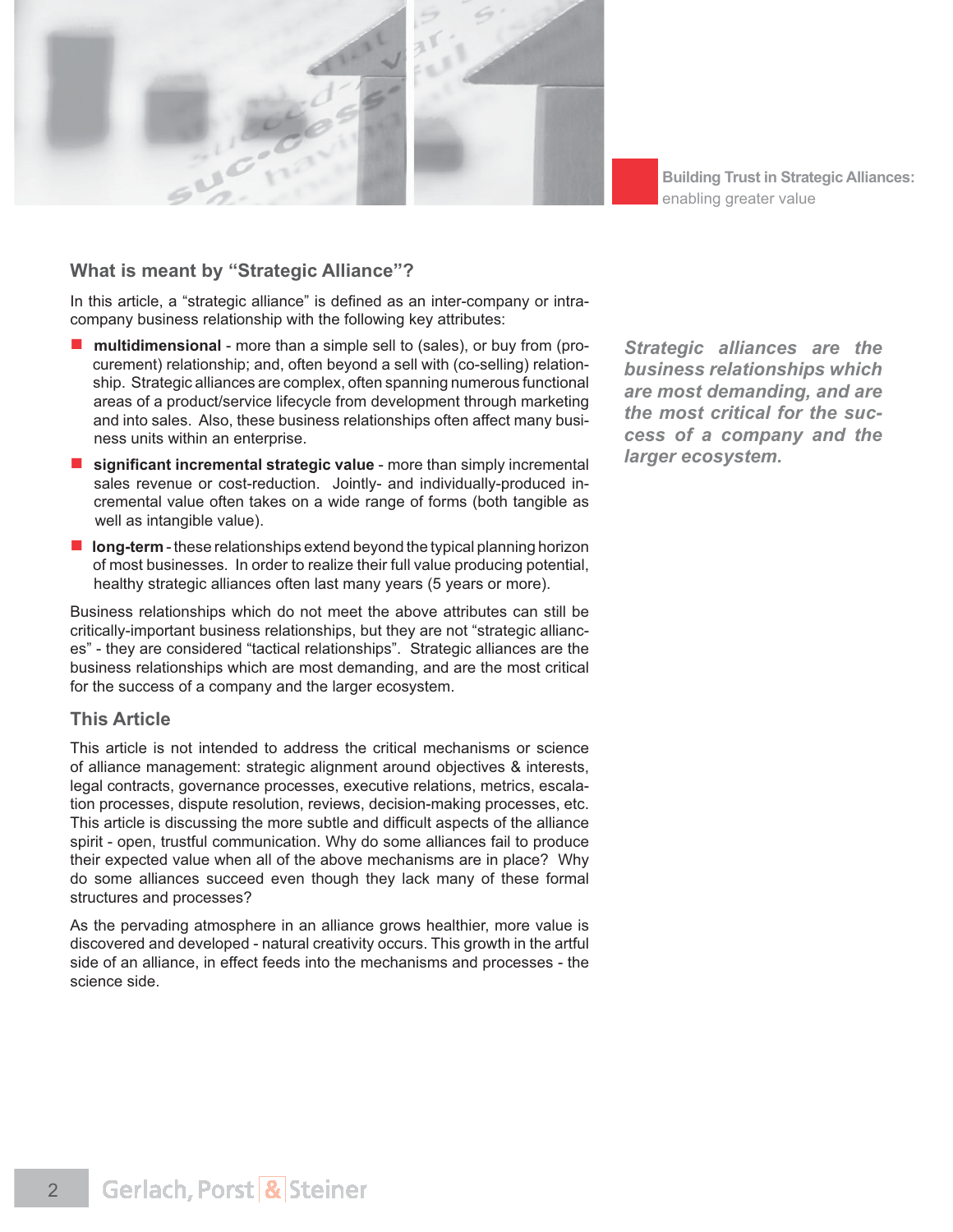

# Success or Failure - a subtle, simple and difficult shift in **perspective may be the answer**

Obviously the foundation of a business alliance is relationships between people. This may be obvious when we stop to think about it; but, very often the actual behavior of individuals or organizations does not reflect that understanding. How we end up relating to each other is fundamentally dependent upon the perspectives we choose to hold when we look at, think about or consider various situations and people. Admittedly this may seem simplistic, and therefore irrelevant in the complex, tough world of business, but consider some of the concepts below. How are they affected by and how do they affect the health of business relationships - between companies and between people? How do these concepts affect the value-producing potential of an alliance? Could perspective be a root cause issue - how we choose to see people and situations?

### **Expanding vs. Dividing the Pie**

Years ago much was written about the importance of establishing 'win/win' business relationships. The point was that the best relationships were ones where both parties benefited, or won something. This philosophy is good but insufficient; it takes us only part way towards a healthier mindset. As applied in the increasingly competitive, fast-paced world of business 'win/win' quickly becomes 'win/don't-care' behavior, meaning "I'll take care of my wins and I assume you are mature enough to take care of your own wins". To care nothing about the other party is not part of a collaborative mindset.

A more collaborative perspective is to think about the creation of collective incremental value - think about that value as being a 'pie' jointly created or expanded. This pie may represent a new market, or a new area of technology. If not a new pie, perhaps you are collaborating to expand today's pie, growing the market. With over 20 years of research The Program on Negotiating at Harvard Law School, MIT and Tufts universities has proven the subtle but fundamentally important concepts of creating/expanding a pie vs. dividing a pie. The healthiest, most value-producing approach in an alliance is to first and foremost (perhaps exclusively) focus on expanding the pie, only much later is pie division considered. Furthermore it was found that once a negotiation (an alliance discussion) starts focusing on dividing the pie it was extraordinarily difficult to shift back to a pie-expanding mindset.

In other words it is easy to switch from a pie-expanding or an abundance mindset to a pie-dividing or scarcity mindset, but very difficult to switch back to pie-expanding. In strategic alliances the most productive environments are ones which are continually based in pie-expansion or pie-creation. Pie-dividing mindsets and behaviors are a sure sign of an unhealthy alliance, doomed to failure or stagnation. Pie division is focused on me; pie expansion/creation is focused on we (the alliance).

*Establishing "win/win" business*   $relationships$  is insufficient.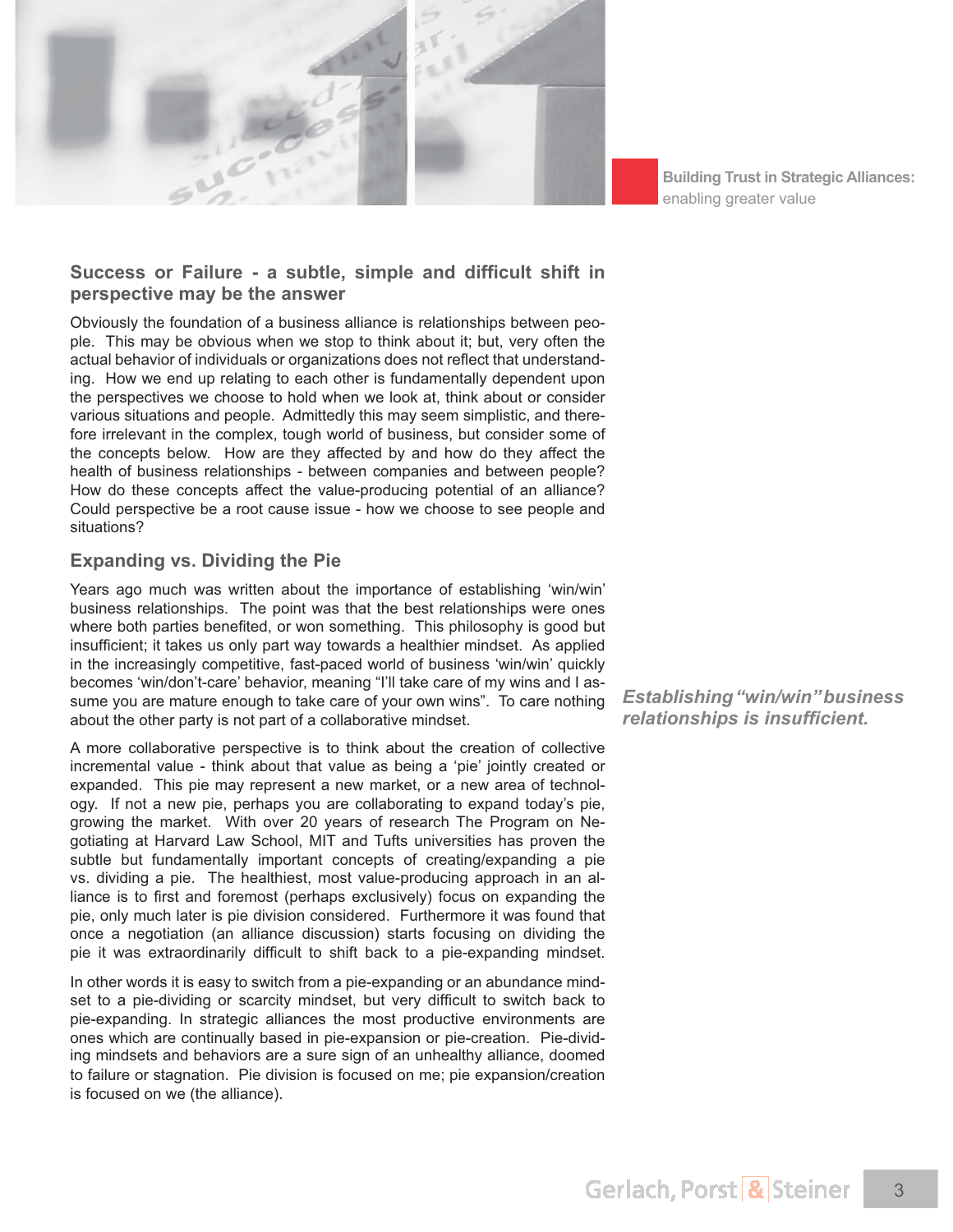

### **Needs-based vs. Opportunity-discovery**

A purely needs-based relationship is not a strategic alliance (see definition), because business needs are generally one-dimensional. For example, a company may need a product channel or it needs to reduce costs (e.g., outsource). A strict focus on needs is me-oriented and self-serving, rather than being we-oriented and looking at producing net-new incremental value in the overall relationship (which can include, but is not limited to, needs). Need-based relationships are time-bound - when my company's needs are being met the relationship changes to a state where the strategic attention of the organization is no longer required (the relationship is in execution mode, we are simply 'turning the crank'). If and when needs are no longer being met, the business relationship is over. Whether or not my company's needs are met there is a lack of long-term' strategic perspective and sustained organizational commitment.

A non-collaborative needs-based relationship is based on a scarcity mindset - "your win is my lose" or, "you have something I need". These are needy relationships. Each partner is looking to get from the other partner what is lacking in their own organization. Effectively they have come together to make themselves whole by, in a sense, taking from their partner. They keep working together until their needs are met, or until their needs are no longer being met - either way this alliance is time-bound. Sooner or later they part ways; with minimal incremental value produced there is not much need for a strategic alliance.

With a pie-expanding mindset, grounded in abundance rather than scarcity, opportunities become more apparent. In fact I contend that until the mindset or the environment of an alliance becomes abundant, opportunities cannot even be seen by either partner. When there is this subtle but significant shift in perspective, opportunities literally start to present themselves. A truly strategic, long-term alliance sees beyond simple needs, it is focused on creating incremental value through healthy abundance-oriented collaboration.

#### **Perspective of Time**

Time is a crucial factor in business and alliancing. In negotiations time is often seen as 'the ultimate weapon' (admittedly not a very collaborative label); the use of time-based leverage and milestones is crucial to understand. The use of time fundamentally affects negotiating outcome and alliance progress.

How one views time is an indicator of whether there is an abundance or a scarcity mindset - pie-dividing vs. pie-expanding. Impatience leads to an inability to accept as meaningful, milestones on the path toward long-term strategic objectives. This inability to see progress, leads to impatience. Impatient managers will often prematurely shift strategic direction before expected results are realized. This ever-changing strategy then circles back becoming self-fulfilling, reinforcing the legitimacy of a scarcity mindset - incremental value is unfound. With an abundance perspective comes patience, with patience comes more value-creation opportunity - long-term as well as near-term. Time is admittedly very critical in business, but it may be singularly over-emphasized in some situations.

*Infinite patience produces immediate results.*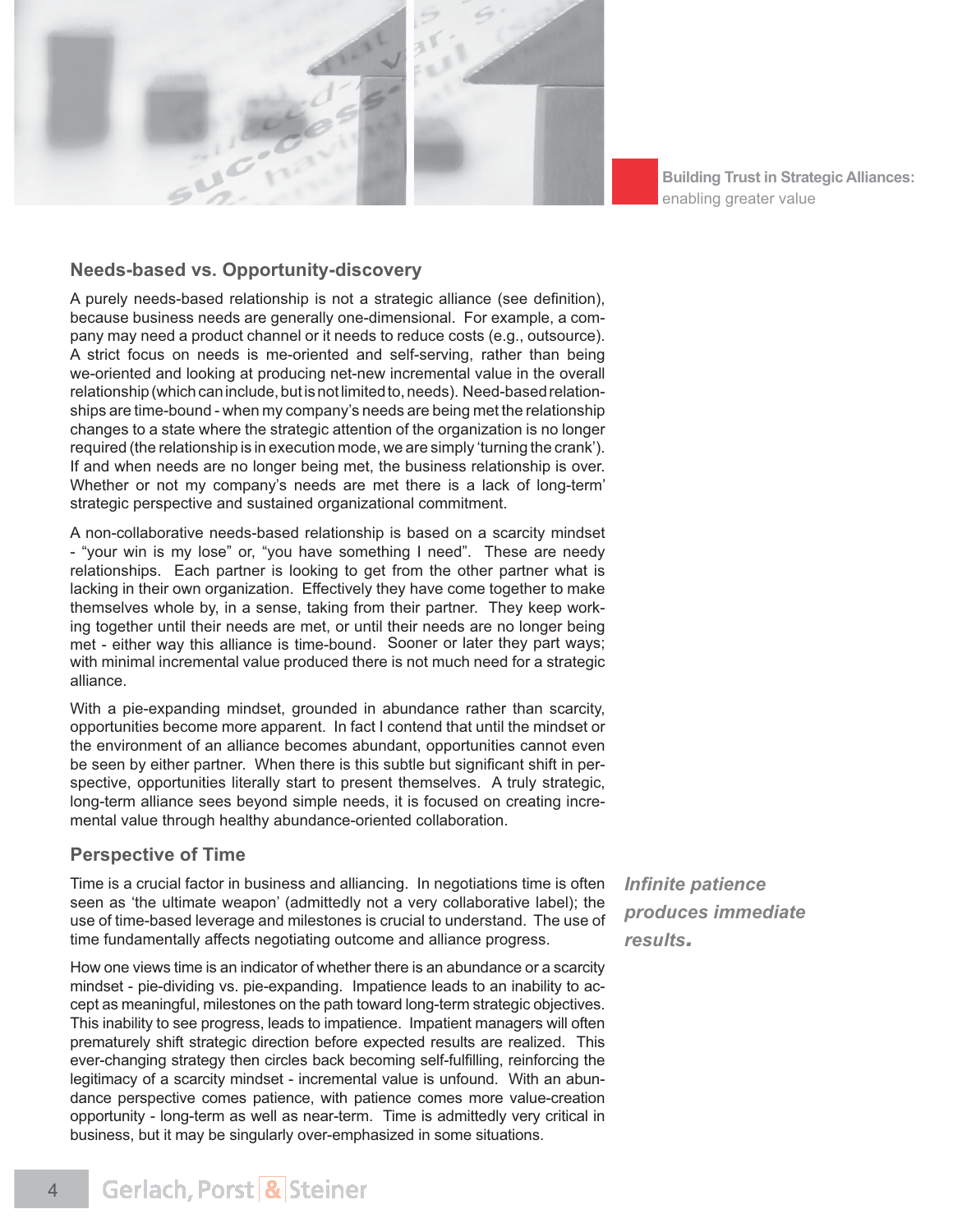

### **Perspective of Value**

When one is needy, impatient, and in a scarcity mentality, the notion of value (or producing good) naturally becomes limited. Alternatively consider Maslow's triangle, at its highest abundance-oriented levels the need actually is to create value. In business, fear or basic survival will often evident itself as a singularly obsessive focus on immediate incremental sales revenue as the only measure of alliance value. This is not to minimize the importance of growing a business' revenue, but in a strategic alliance focusing only on incremental revenue is self-limiting from the very outset.

|  | Potential areas of value created in an alliance:<br>beyond sales revenue or cost-reduction |                                                                              |
|--|--------------------------------------------------------------------------------------------|------------------------------------------------------------------------------|
|  | lncreased market share                                                                     | ■ Reduction or neutralization of<br>competitive threat                       |
|  | $\blacksquare$ Access to new markets                                                       |                                                                              |
|  | Development of new markets                                                                 | $\blacksquare$ Risk mitigation/sharing                                       |
|  | ■ Improved time-to-market                                                                  | • Diversification of product<br>portfolio                                    |
|  | <b>Business process innovation</b>                                                         | Increased brand recognition                                                  |
|  | ■ Knowledge transfer and<br>organizational learning                                        | Improved customer satisfaction                                               |
|  | New organizational capabilities                                                            | Improved strategic plans -<br>additional options and other<br>forms of value |

# **Conflict vs. Confrontation**

At a professional conference on strategic alliances I heard a presenter say, "A healthy alliance is one where there is never any conflict, where the partners always get along". Depending on what was meant I might agree or disagree with this statement. This statement sounds like what we often hear from newly married couples, "Oh, we always get along, we never fight or disagree on anything"; there may be a similar 'honeymoon phase' early in business alliances - such periods in relationships are often artificial and superficial.

When people or organizations attempt to work together there are always differences - differences of opinion, differences of perspective, different strategies, cultural differences or decision-making differences. If two individuals completely agree all the time, one of them is redundant. As individuals collaborate in alliances, as relationships deepen over an extended period of time, significant differences (often viewed as 'problems') will inevitably surface. The question is: "How do we choose to look at and leverage off of those differences?"

Conflict -

*open warfare, difference - a clash between people, unconscious opposition*

### **Confrontation -**

*encounter - jointly face a clash of ideas, conscious benefit from difference* 

*Assessing an alliance's value, based solely on incremental revenue, is like counting the number of children in order to determine the health of the marriage. Some of the healthiest marriages have no children, while a marriage with many children may be quite dysfunctional and unhealthy for all.*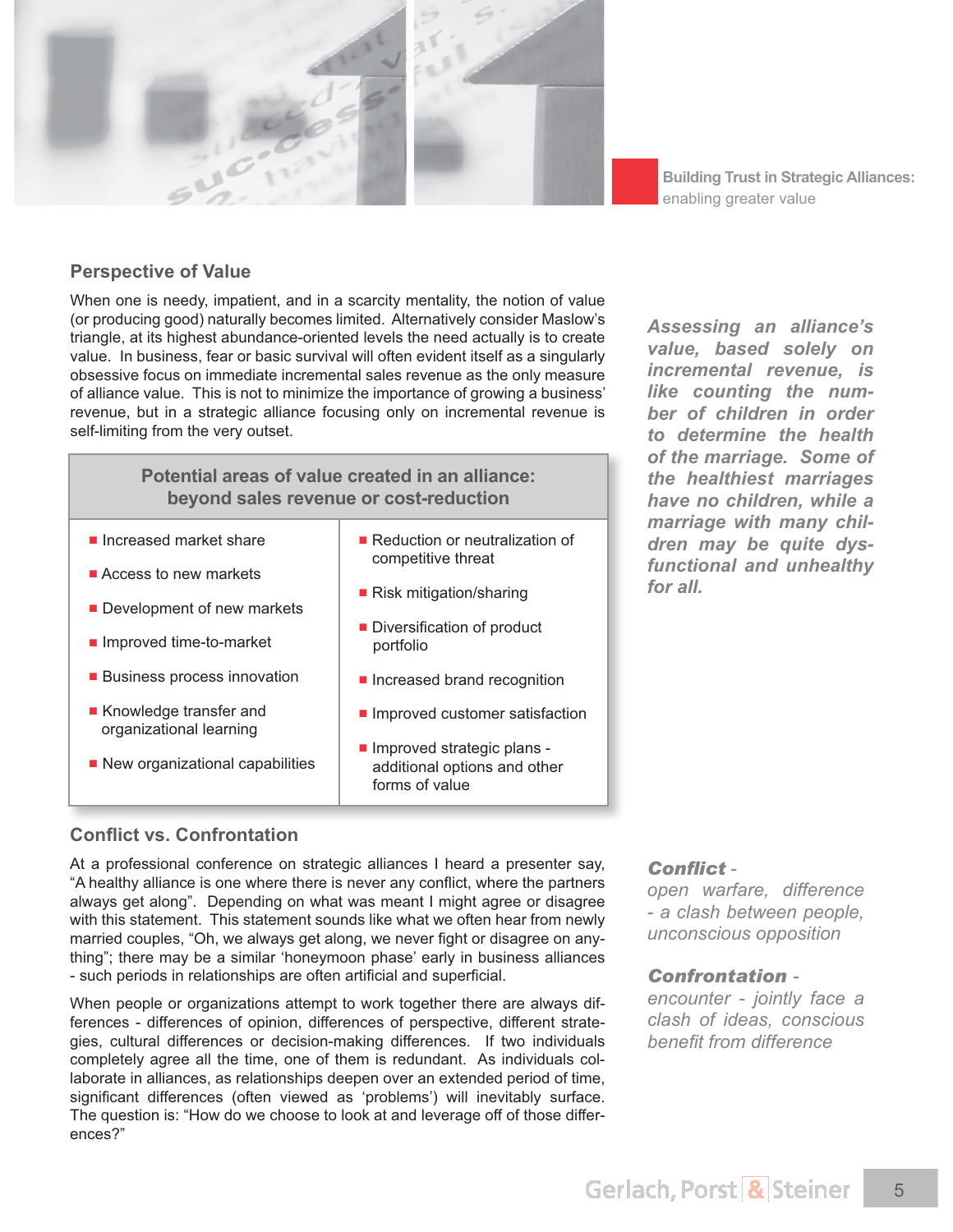

**Building Trust in Strategic Alliances:** enabling greater value

In an unhealthy alliance (having a 'me vs. you' perspective, and a scarcity mentality based in fear) differences are seen as problems that need to be prevented. Given there is poor communication in such unhealthy alliances, any communication about these differences is accompanied by unproductive emotion - blame, accusations, anger, etc. Given an unhealthy desire to keep differences to a minimum, as they are seen as 'problems', there can be an unconscious and unproductive attitude of fault-finding, with individuals thinking, "We need to be on the look out for problems before they further deteriorate this alliance". In parallel there is also an attempt at problem avoidance, saying "Things are already bad, let us not make it worse by talking about these problems". Paradoxically problems are sought out, but not dealt with; now this dichotomy is the real conflict.

A healthier perspective is to view differences not as problems but as opportunities. This may sound trite, but it has been my experience that whenever there are problem situations, they always hide within themselves significant opportunity. The challenge is to figure out a way to look at differences or problems from a positive perspective - without blame, judgment, shame or guilt. This requires great trust. Paradoxically, as open communications occurs, especially discussions focused on the most challenging problems, trust grows. As trust grows discussions become healthier, they become less loaded with counterproductive emotion.

Even more profound has been the realization that as partners engage in such open, intense discussions, focused on their most challenging problems, they do not have to bring answers to discussions in order for the conversation to be beneficial. Often managers in business say "Do not bring me a problem unless you also have a solution." Repeatedly I have seen that just the simple but difficult act of having open, unemotional, intense discussions can itself be the solution. As we jointly shed some light on a difficult situation, that situation is often transformed - just by the process of intensely and thoroughly sharing perspectives. As the partners experience this illuminating quality of shared perspective with the accompany surfacing of new opportunity, they may start to actually become enthused whenever any new problem surfaces - they no longer avoid problems, they can grow to even embrace problems and they may actually start to focus their attention on the most difficult problems (not to faultfind, but because they know they hold meaningful opportunity and growth).

*The opportunity that is concealed within every problem does not manifest until all the facts of any given situation are openly acknowledged and fully accepted. This requires there to be no negative emotion (e.g., fault finding or blame) which create defensiveness. As long as you deny that these problems exist, as long as you try to escape from them or wish that things were different, this window of opportunity will not open up, and you remain stuck in the problematic situation, which will either stagnate or further deteriorate.*

*Eckhart Tolle (paraphrased)*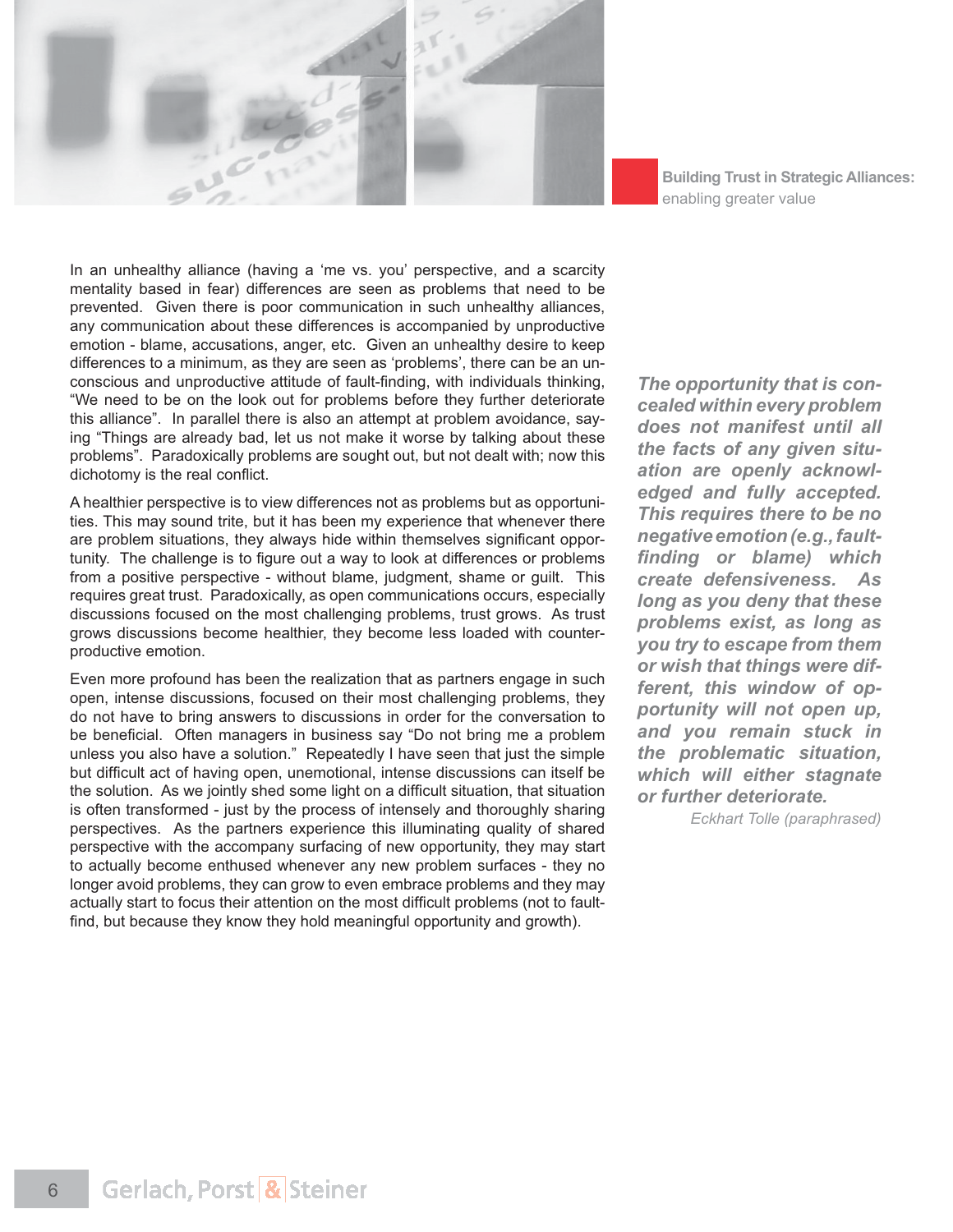

### **Two Perspectives**

The table below summarizes the five concepts previously discussed - comparing and contrasting a 'fear & me' perspective with a 'trust & we' perspective. If you reflect upon your own experiences you may begin to realize that there is a linkage between an obsession on me (me vs. you, scarcity mentality) and fear. Likewise when there is true, healthy open discussion (a we-based relationship), trust has to be there too.

You may think that these concepts are simplistic; they are simple but not simplistic. These healthier perspectives are valuable when revitalizing an existing alliance, or establishing a new one. They are useful for alliances with outside companies as well as intra-business relationships.

**Fear & Me Trust & We Scarcity mindset** – we are simply dividing the 'pie'; your gain must be my loss; we are dealing with a fixed amount of resources **Abundance mindset** – let us create a new 'pie', or grow today's 'pie'; jointly we can both increase our wins; we can expand the available resources **Needs-based** – make me whole, address my needs **Opportunity-based** – let us discover and produce net-new value **Impatient** – I cannot see progress, therefore there is ever-changing strategy; organizational angst; lack of results leading to greater impatience **Patient** – we can see end-point goals & progress-indicating milestones; we know that near- and longer-term success will be realized **Simplistic perspective on value** – only looking at my immediate incremental revenue, or cost-reduction **Customer- / Strategic - perspective on value** – looking at what we can do long-term, holistically **Conflict-avoidance – let's not make** things even more negative; but, be on the lookout, fault-find **Confront 'problems'** – we accept and overcome challenges, discovering 'hidden' opportunities

It is a simple matter of perspective, of how we personally choose to look at situations, people and the alliance itself.

### **Which Path are we Always On?**

Each of these perspectives - 'fear & me' or 'trust & we' - are constantly taking us down one of two fundamentally different paths; we are always on one path or the other, there is no in between. This illustrates the power of perspective - perspectives which we individually choose to hold, and perspectives we choose to openly share.

*When we choose to change the way we look at things, those things we choose to look at change.*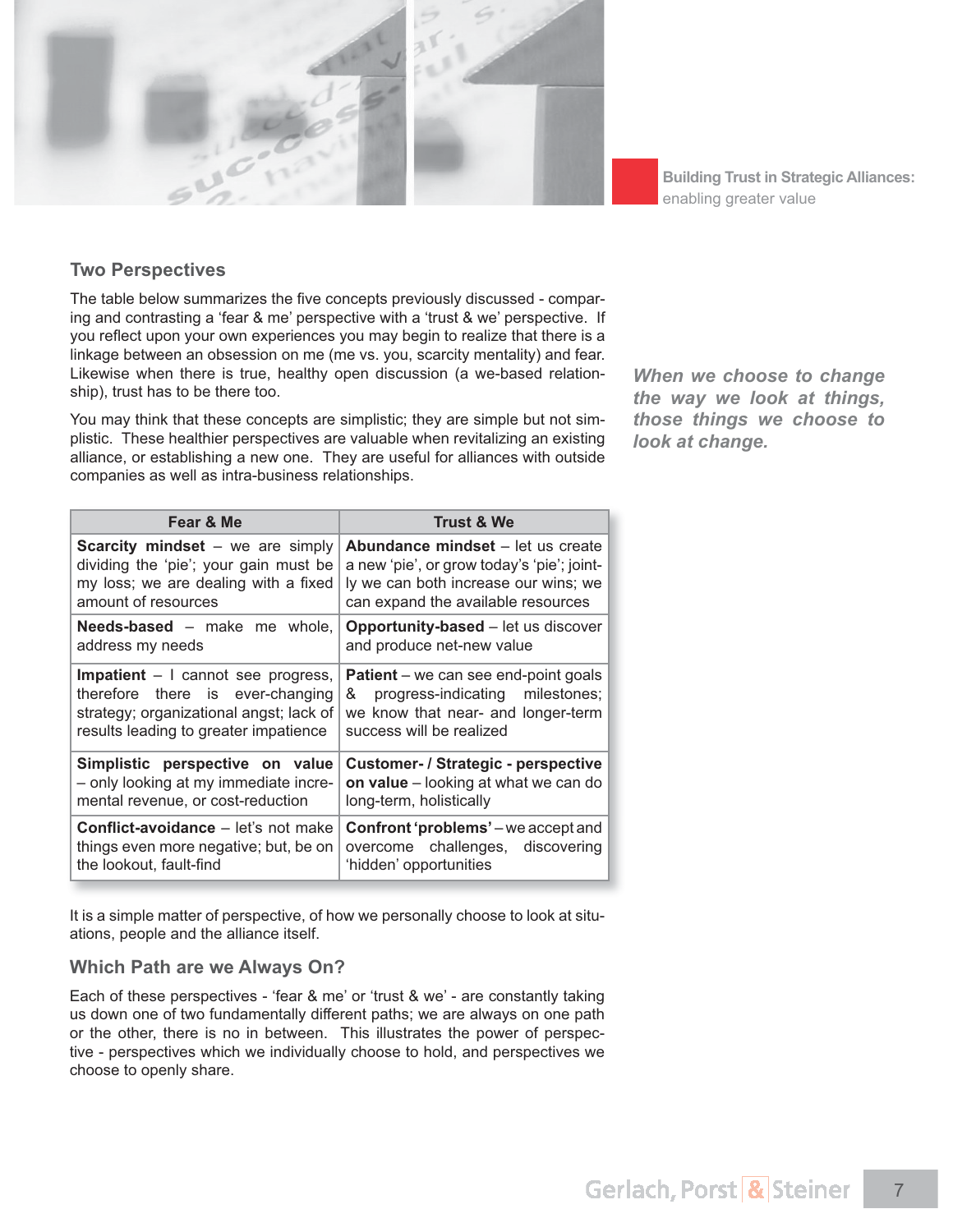

# **Spiraling Out** *Out-of-control - Out-of-sync - Out-of-value*

Whenever the partners have significantly differing and unshared perspectives, whether it be different corporate cultures or differences of opinion on a specific topic; whenever perspectives diverge, this nearly always leads to a view of the other side as: (a) devious ("they are out to get me"); (b) incompetent ("they are idiots"); or, (c) both.

When there is a lack of trust there is a lack in communications. Open dialogue cannot occur. How can perspectives converge on the truth (healthy learning) which lies between two individuals or between two organizations? No one has a monopoly on the truth - it is only when perspectives are openly shared that we can draw closer to seeing the truth in any situation. Without an increase in trust, perspectives continue to diverge. In such situations there is little con fidence in the either side, there is even low confidence in self, individuals and your own organizations (we ask ourselves, "why are we doing this?"). Problems are ever-present - the whole relationship is the problem. It is impossible to discover and capitalize on opportunities.

#### **Spiraling Out**

*Out-of-control - Out-of-sync - Out-of-value*



- Low Confidence
- **Problems & Disillusionment**

**Spiraling In** *In-control - In-sync - In-value*



**• Opportunities & Healthy Learning** 

# **Spiraling In** *In-control - In-sync - In-value*

Whenever the allies have shared & openly understood perspectives, there is naturally an increase in trust. And, when there is trust there is increasingly open & effective, non-emotional communications. As communication improves trust increases - on-and-on - the allies now come to a greater understanding of truth.

In such situations there is great confidence in both sides - in self, individuals and your own organizations (instead of questioning, there is now a deep knowing, "now I know why we are doing this!") ...opportunities surface and become self-evident.

**Perspective is both** *cause & effect.*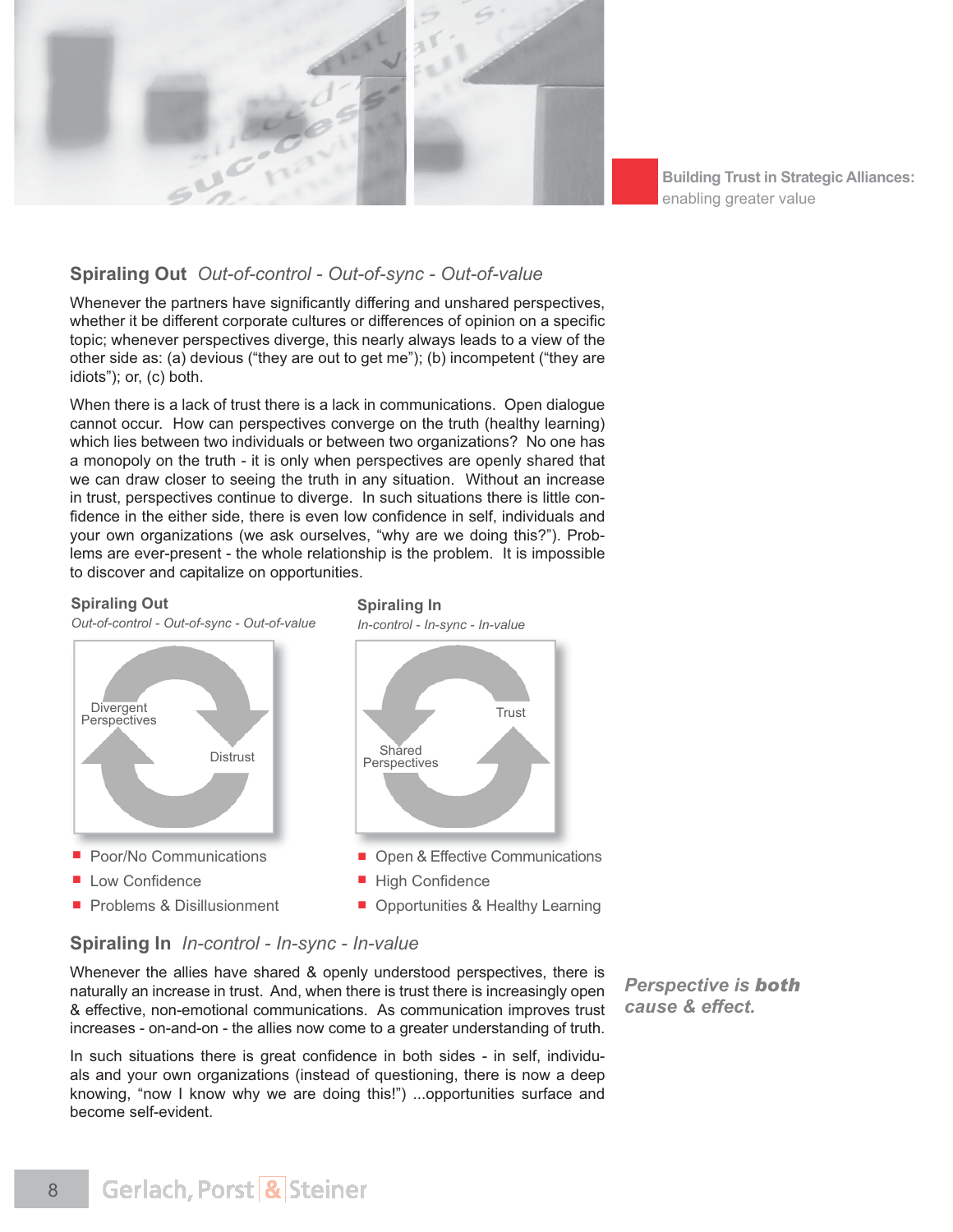

#### **Summary**

Strategic alliances are hard – they currently fail far more often than they succeed, always leaving huge untapped and even unseen value potential. The creation of incremental value requires a balanced investment approach covering both the necessary science (mechanisms, processes, analysis) and the subtle art aspects of alliances (people, relations, environment).

Companies often under-invest in their alliances – not only do they not invest in the incremental people and program resources required to go beyond traditional product and services in order to start obtaining the strategic value possible between companies – in the alliance. Most importantly they under-invest in the human relation aspect of alliances, they don't invest in establishing, maintaining and growing the right mindset, a healthy environment where value can be discovered and developed. Incremental value creation is dependent upon an environment grounded in trust. Trust and shared perspective are inter-linked – they are both cause and effect – you cannot have open dialogue without trust, and open dialogue (done rightly) builds greater trust, leading to more openness. Therefore, a deepened and shared perspective builds trust, leading you to increased incremental value.

Again, when we choose to change the way we look at things, those things we choose to look at change.

Is the answer really as simple as changing perspective, changing how we choose to look at situations and people? Given alliances are composed of interpersonal relationships, the attitude or mindset we choose to hold affects not only our behaviors, but more importantly our attitude gets communicated in nonverbal means – via body language and other subtle mechanisms.

This is simple, but don't confuse simplicity with ease. Making these core changes is difficult, requiring persistence and vigilance on our part  $-$  we need to be ever-mindful of our internal perspectives.

What is the evidence or proof for these concepts? The existence or absence of open, trustful, interpersonal communications is difficult to prove. These concepts are experiential at a personal level. Reflect upon your past experiences – do these ideas ring true for you?

Experiment upon these ideas and see if they affect positive change.

*Companies need to invest in the human relation aspect of alliances.*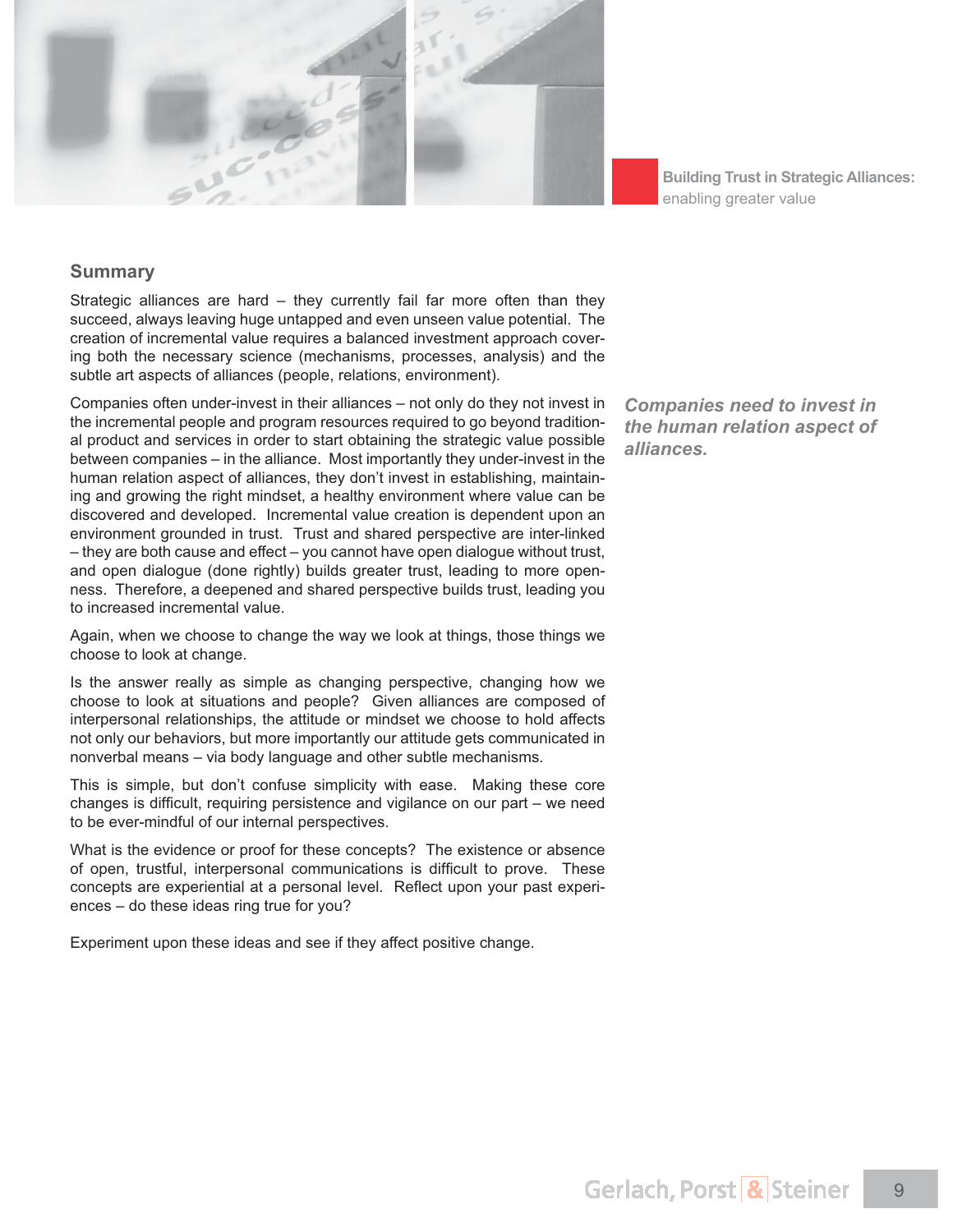

If we wanted to prescribe the process needed to create healthier strategic business alliances they might look something like the following:

**1. Openly share perspectives** - paradoxically it is often best to start with the most difficult, the most vexing problem you see. A willingness to fearlessly examine the 'elephant in the room' can be a bold move which empowers the alliance. Be willing to unemotionally examine as much detail as feasible - be fearlessly thorough.

**2. Neutralize the problem** - notice that as you build sufficient trust with others involved in the alliance - as you start to thoroughly examine a difficult problem - the magnitude of that problem is lessened in the process. The process of openly and thoroughly sharing perspective, without negative emotion, eliminates most of the problem. Done right, this process reduces the negative emotions linked with the problem, which often is the problem. I have heard this process compared to shining light on a contaminated object - intense light, by itself, cleanses (and, light has no emotion).

**3. Find the opportunity** - as the problem gets neutralized, as negative emotion is removed, we begin to see the other side of the situation. It has been said that problem and opportunity are simply two sides of the same situation.

**4. Find new opportunities** - stay open in your communication. As trust is built and more open communication occurs, other opportunities naturally surface in such positive and healthy discussions.

**5. Be mindful of the spiral** - which path are you on? Divergent perspectives, distrust, me, and fear; or, shared perspective, healthy learning, trust, and we? Moment to moment it's your choice.

6. Be patient - with yourself and others. Remember "infinite patience produces immediate results". Realize that you are always on one path or another. It takes time to change the most fundamental aspects of a strategic business alliance. It takes time to build trustful, open communications. But, as you start making these changes you will see immediate success.

What we are really talking about in this paper is the possibility to transform an alliance from good to great - it starts with transforming alliance practitioners themselves from good to great.

*As you start making these changes you will see immediate success.*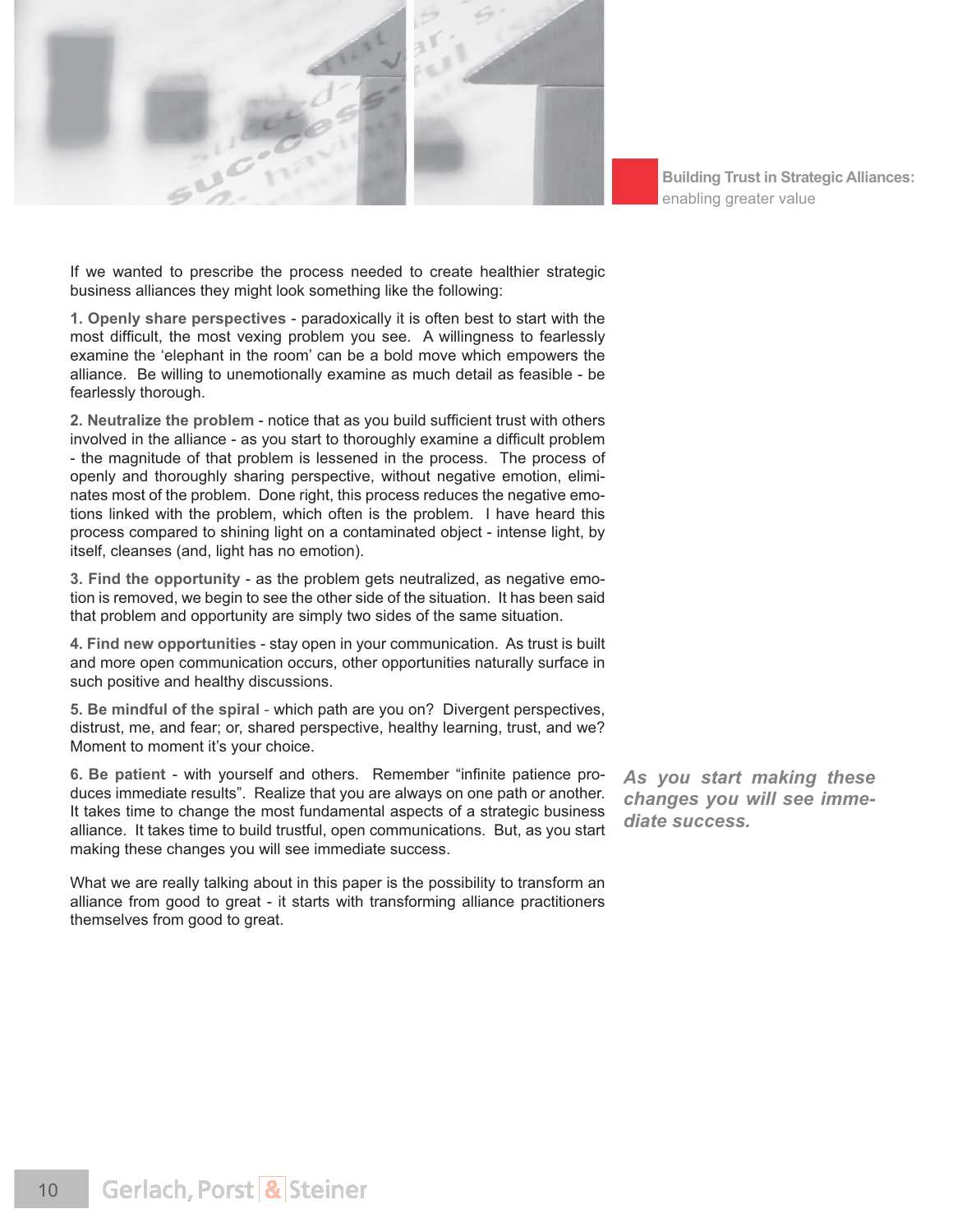

#### **About the Author - Joe Kittel**

If you have made it this far in the article, you might want to know more about the author. Below is a brief biography, especially as it relates to the craft (the art and science) of corporate strategic alliance development and management.

First the science – my formal schooling is in electrical engineering, focused on 'quantum electronics' (semiconductor physics studied to the level of electromagnetic field propagation within channels, transistor state change and the design layout of integrated circuits) – Magna Cum Laude.

The art – for over 15 years I have been exclusively focused on the development and management of strategic business alliances; amongst such corporate name brands as Adobe, Fujitsu, Hitachi, HP, i2, IBM, Microsoft, SAP, Siemens Nixdorf and many others (even the UN); with alliances taking the form of joint development, R&D outsourcing, co-marketing/-selling, market-making, software source licensing, patent cross-licensing and acquisition. I have learned from much coursework (esp. Program on Negotiation – Harvard Law, MIT & Tufts) and numerous books. I have helped develop alliance training at Hewlett-Packard and presented on academic panels (Wharton School of Business). After briefly developing software for HP, I then worked in most of their major business areas, developing and managing strategic alliances at the corporate level as well as enterprise sales, telecom industry business unit, enterprise systems, software development tools & environments, hosting & outsourcing services and imaging & printing.

Back to science – as in science and math, are there fundamental principles in alliancing? Especially over the past 5-6 years I have been seeking to understand if there are such principles at work in the craft of alliancing (such principles would coalesce prior learning, inspire and even have some predictive attributes). In addition to tools, processes and methodologies, I have begun to realize what might be labeled the artful science of alliancing, briefly suggested in this article.

If you are interested in this topic I would love to hear from you,

Joe Kittel joe@webaccess.net joe@spibr.org

### **About Gerlach, Porst & Steiner GmbH (GP&S)**

This paper was written in collaboration with GP&S, an alliance-oriented business development consultancy with headquarters in Bad Homburg, Germany. GP&S is focused on growing businesses of high-tech companies: Key service areas of GP&S are: market research, marketing & sales strategy, program implementation and organizational development. For many years, GP&S is working successfully for the alliance management units of large and also smaller enterprises, supporting in planning and implementing alliance initiatives and programs in marketing and sales: GP&S is located in Europe, in the U.S. and in China.

info@gps-consulting.com